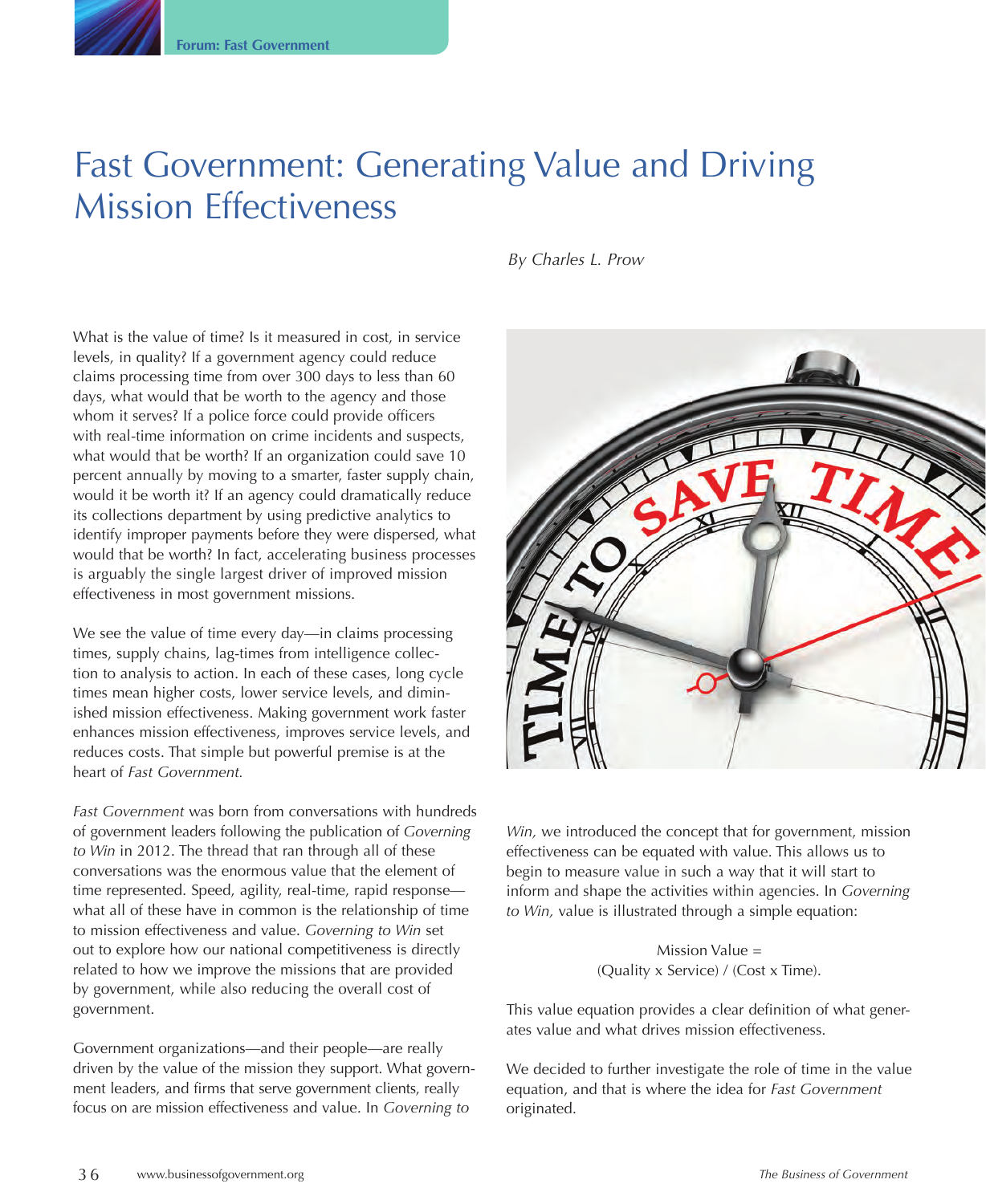### **What Is Fast Government?**

*Fast Government* examines the role of time in the mission value equation, and will focus on process innovation, disruptive technologies, predictive analytics, and other ways that leaders can make government processes work faster. Publicsector agencies can begin to fundamentally transform their processes through a focus on cycle time reduction and elimination of non-value added activities.

By fast, we mean:

- Making time a key performance metric in government efficiency and effectiveness initiatives
- Using technology and leveraging innovation to automate repetitive tasks
- Accelerating the delivery of government goods and services through process innovation that redesigns business processes to require fewer steps (such as moving from 10 signatures to three)
- Finding new ways to perform a given set of tasks more quickly (such as through the use of Lean Six Sigma where you can move from an assembly-line approach to a parallel process)
- Creating interactive services for citizens so they can solve their own problems, rather than having to ask the government for information and help (such as creating a nutrition website rather than sending out physical signs to be posted in school cafeterias)
- Using predictive analytics to reduce or eliminate entire processes (such as preventing improper payments from being made, thus reducing the need for resources to investigate and reclaim payments)

#### **Moving to Fast Government**

Unfortunately, there is no silver bullet to unlocking the value of time. The tools at our disposal to reduce cycle times will be familiar to any student of government transformation efforts over the past several decades. At the heart of any effort to make government work faster will be a focus on three variables:

- People
- Process
- Technology

What *is* different is that government leaders can now make the decision to explicitly focus on *time* as one of the key

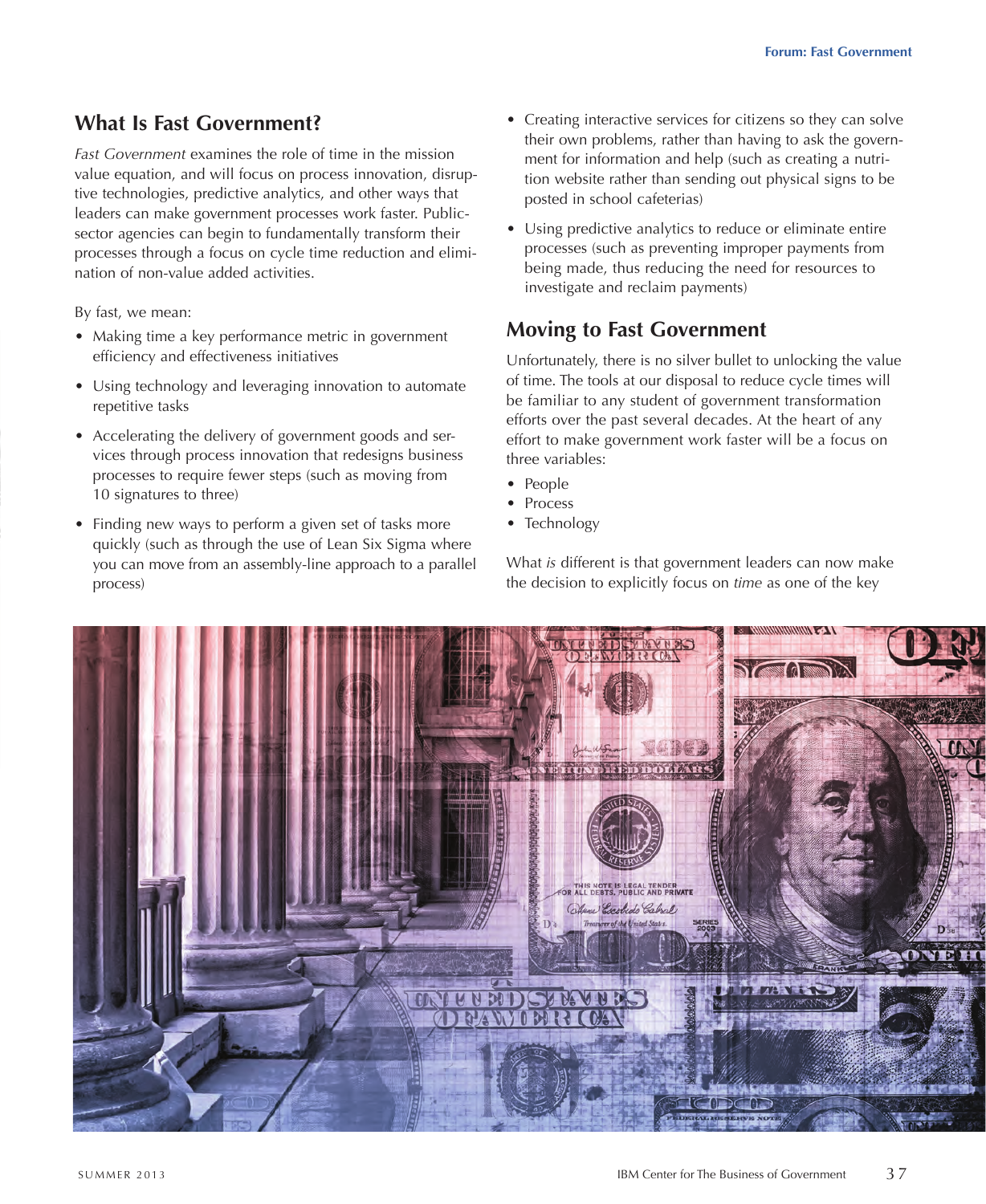outcomes for improvement and transformation initiatives. Making the element of time part of the success criteria for initiatives sends a clear signal to agencies and departments.

Leaders should pay particular attention to the people aspect of initiatives to improve operations and reduce cycle times. People make government processes run. The most amazing technology in the world will not reduce cycle times and improve performance if the people who manage and support the processes imbedded in the technology do not know how to use the new systems or do not support their adoption. Stories are legion about employees who created manual workarounds rather than adopt new technologies and about improvement initiatives that failed to deliver the predicted results because of resistance by employees.

So one of the key elements in implementing fast government approaches is ensuring employees are provided the skills and capabilities to succeed. But this is not enough. The must also be invested in understanding the "bigger picture." Government leaders must not only take an enterprise view for themselves, so they can see processes from end-to-end from the perspective of time and value, but also share this with employees so they too can see how their team contributes or connects to the efforts of others.

There are great examples of the power of fast government inside the processes of the federal government in areas such as claims and payment, supply chain, and emergency/ disaster response. There are also great examples in the commercial sectors. What the best practices, gleaned from these public- and private-sector examples of organizational processes, share is that they provide clear lessons in how to increase mission effectiveness at a lower price point by making the variable of time the central governing factor in that transformational activity.

Of course, a key enabler to effective processes is the use of technology. When used appropriately, it can streamline operations and allow employees to shift from a focus on transactional processes to strategic insight and customer service. It can also be used strategically to analyze service patterns to identify wasteful processes that can be streamlined and reduce time and costs, such as in grant application processes. Increasingly, analytics are being used in government agencies to predict and prevent problems that can lead to costly wastes of time, as well, such as identifying improper payments in advance of making the payment and stopping them.

Time is an often overlooked variable in the value equation, but as the report contributors discuss, by focusing on making



government work faster, whether by redesigning processes, adopting new technology, or moving to embrace innovation and risk-taking, public-sector leaders can improve services and reduce costs. Drawing on the experiences of a diverse group of authors, from private-sector pioneers to career public servants, *Fast Government* provides real-world examples of how a focus on speed can transform government.

## **The Road Ahead**

Achieving durable and lasting improvements in any organization, public or private, is one of the biggest challenges that leaders face. What stands between individual examples of excellence and widespread performance improvements are better governance and the application of the management discipline. Focusing on governance will allow best practices to be more broadly and more quickly adopted, which in turn will allow the government to operate more systemically.